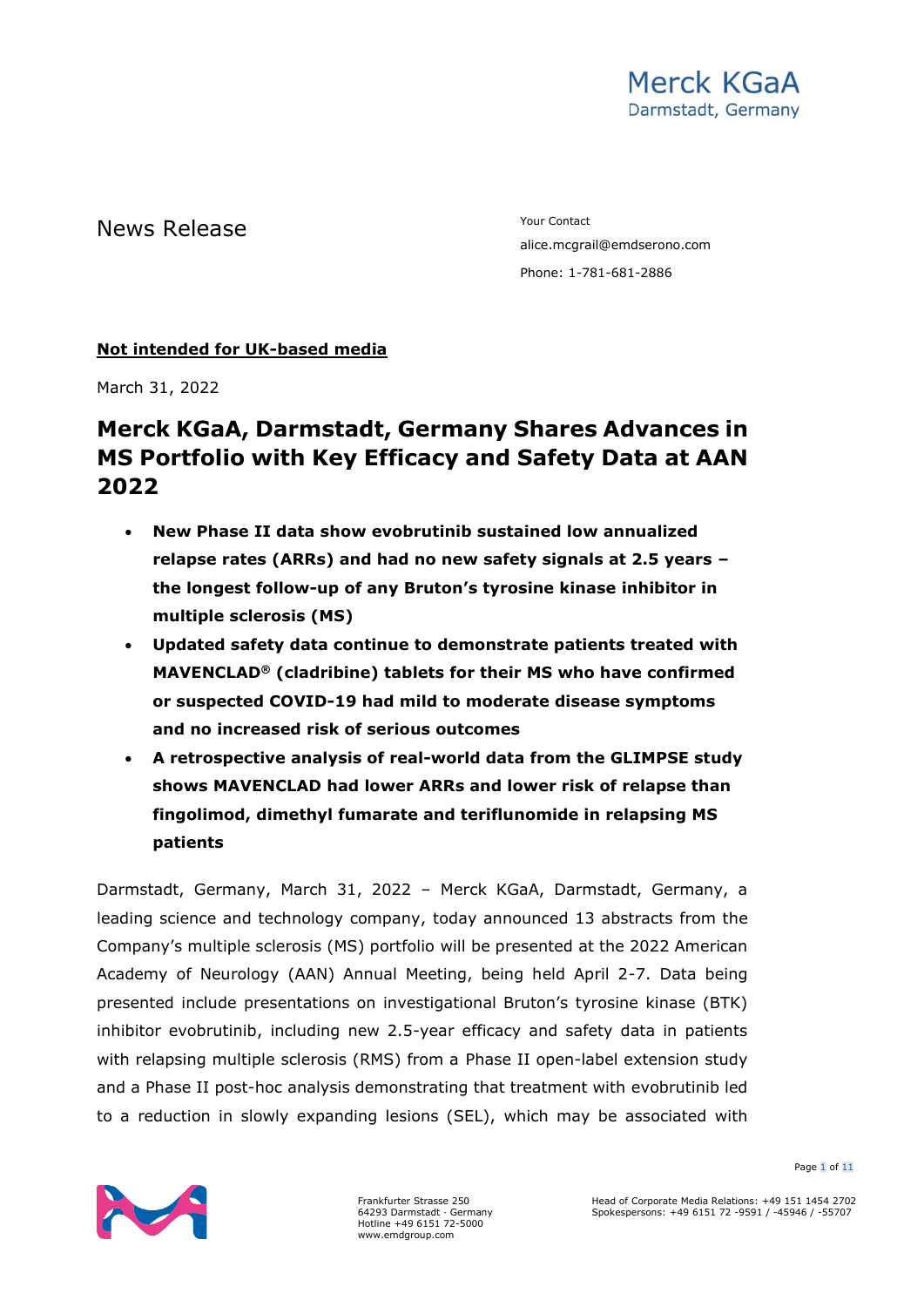chronic inflammation in the central nervous system (CNS). Additionally, retrospective real-world efficacy and safety data on MAVENCLAD® (cladribine) tablets will be presented, including relapse data compared to other oral disease modifying therapies (DMTs) as well as COVID-19 outcomes.

"Focusing on the needs of people with MS is at the heart of everything we do. This includes innovative research with real-world data to better understand the effectiveness of MAVENCLAD in clinical practice to help inform treatment decisions," said Jan Klatt, Senior Vice President, Head of Development Unit Neurology & Immunology, Merck KGaA, Darmstadt, Germany. "Additionally, we are working tirelessly on the future of MS treatments with evobrutinib, which targets both acute and potentially also chronic inflammation to prevent disease progression and achieve better outcomes for patients. With new evobrutinib data at AAN, we now have two and a half years of efficacy and safety data in patients with relapsing MS from the largest Phase II BTK inhibitor clinical trial."

#### **Key evobrutinib data include:**

- Safety and efficacy results from the evobrutinib Phase II open-label extension, finding no new safety signals and maintained efficacy (annualized relapse rate of 0.12 for patients receiving evobrutinib 75mg twice-daily in the 48-week double-blind period) over 2.5 years in patients with RMS
- Data from a post-hoc analysis in the Phase II trial with evobrutinib demonstrating a reduction in volume of SELs, an in-vivo magnetic resonance imaging (MRI) correlate with chronic active inflammation and axonal loss within the CNS, which may be predictive of subsequent clinical disease progression in MS

### **Key MAVENCLAD® (cladribine) tablets data include:**

• Data from the Phase IV CLARIFY-MS and MAGNIFY-MS studies demonstrating MS patients treated with MAVENCLAD who acquired COVID-19 typically experienced mild to moderate disease symptoms/effects with no increased risk of serious outcomes from COVID-19 infection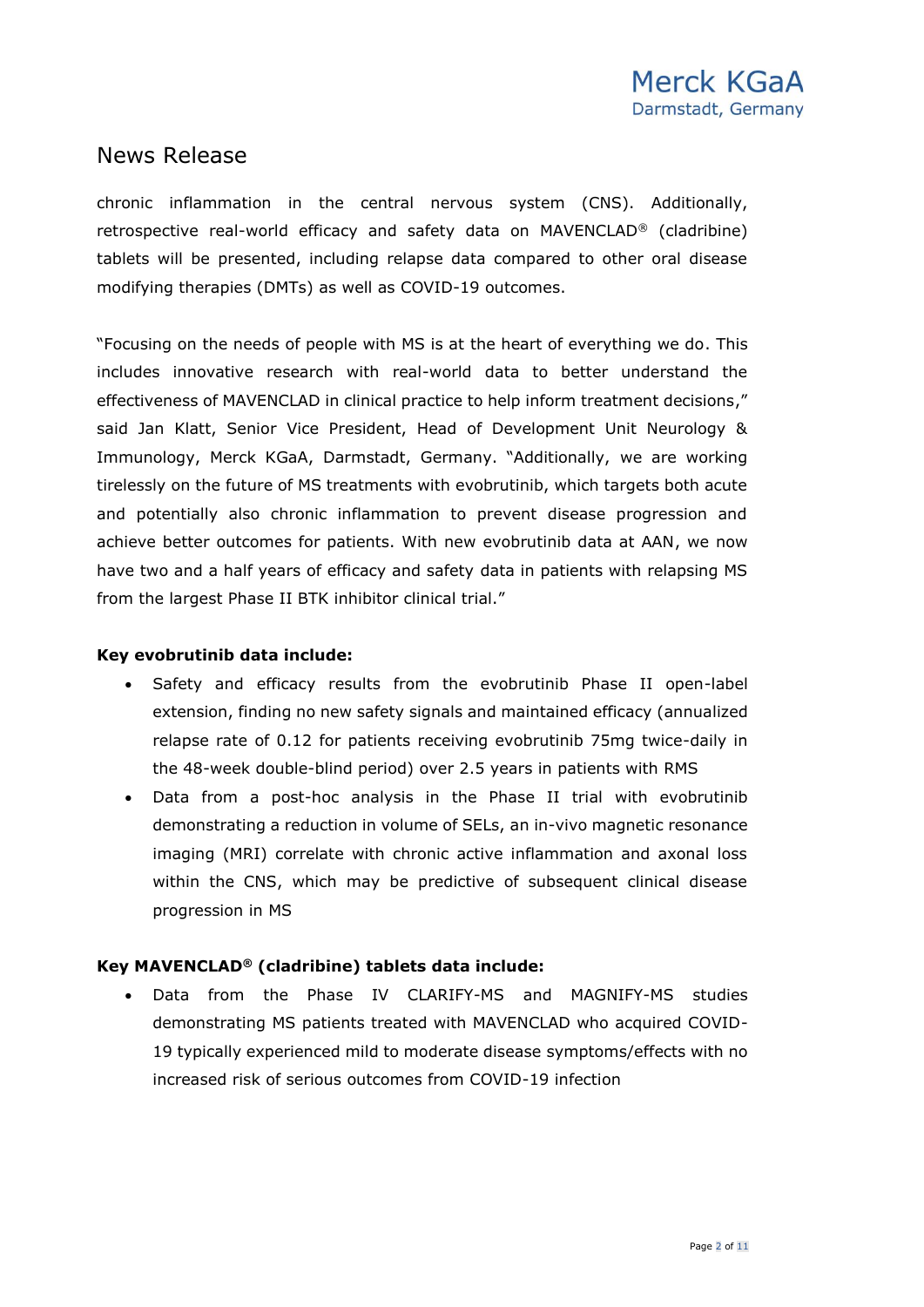• Data from the GLIMPSE study<sup>\*</sup>, a longitudinal, retrospective analysis of adult patients identified with RMS from the MSBase Registry, showing MAVENCLAD had lower annualized relapse rates and lower risk of relapse than fingolimod, dimethyl fumarate and teriflunomide in RMS patients

### **Additional Company activities at AAN 2022:**

- Industry Therapeutic Update 1: "Early DMT Switch Considerations in MS and Discussing the Capacity to Mount an Immune Response" chaired by Ann Bass, MD, Medical Director of the comprehensive MS clinic at the Neurology Center of San Antonio (April 2, 7-8:30 p.m. PDT, Grand Ballroom, Sheraton Grand, Seattle)
- Industry Therapeutic Update 2: "Seeing What's Unseen in MS" chaired by Jiwon Oh, MD, PhD, Medical Director, BARLO MS Centre, St. Michael's Hospital, Toronto (April 4, 7-10 p.m. PDT, Grand Ballroom, Sheraton Grand, Seattle)

In addition to the data being presented at AAN, Merck KGaA, Darmstadt, Germany launched a new educational initiative for neurologists on the potential role of BTK in MS. The initiative "BTK and MS" focuses on three key areas: the lack of control over chronic neuroinflammation for those living with MS, the challenges healthcare providers face in measuring disease progression, and the potential role of BTK in MS pathology. More information on the initiative can be found at [BTKandMS.com.](http://btkandms.com/)

To keep up to date with our activities at AAN along with future data and information, follow us on Twitter [@EMDSerono](https://twitter.com/EMDSerono) and LinkedIn: [EMD Serono, Inc.](https://www.linkedin.com/company/emd-serono-inc/) #AANAM #MSInsideOut

Below is the full list of Merck KGaA, Darmstadt, Germany-related abstracts accepted for presentation at AAN 2022:

| <b>Abstract Name</b>                   | <b>Authors</b>       | <b>Presentation Details</b> |  |  |
|----------------------------------------|----------------------|-----------------------------|--|--|
| <b>Evobrutinib Oral Presentations:</b> |                      |                             |  |  |
| Effects of Evobrutinib, a Bruton's     | Arnold D, Elliott C, | Program ID: 009             |  |  |
| Tyrosine Kinase Inhibitor, on          | Montalban X et al.   |                             |  |  |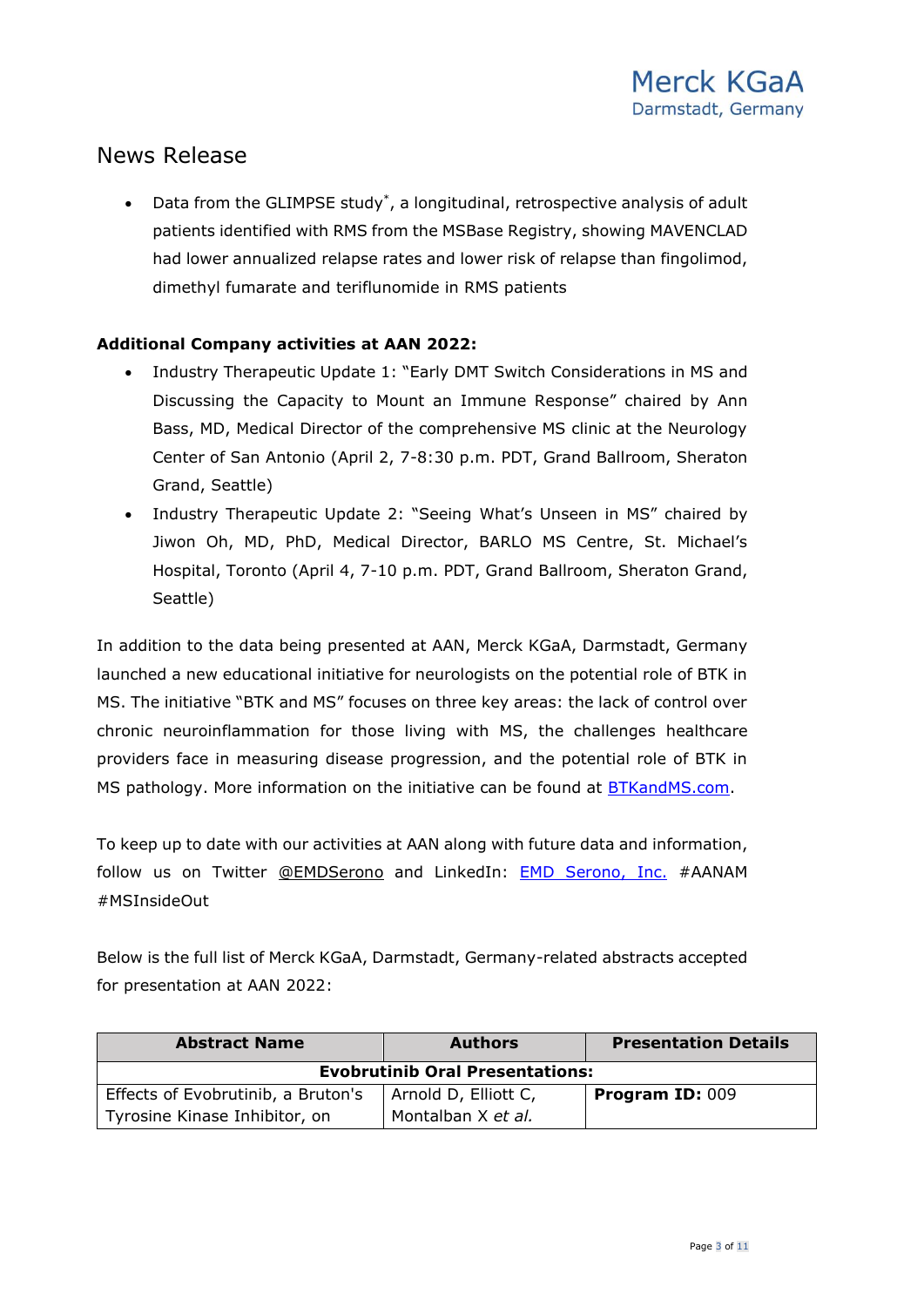| Slowly Expanding Lesions, an                                 |                                          | Session: S24 - MS             |  |  |
|--------------------------------------------------------------|------------------------------------------|-------------------------------|--|--|
| Emerging Imaging Marker of                                   |                                          | Therapeutics                  |  |  |
| Chronic Tissue Loss in Multiple                              |                                          | <b>Date: April 4, 2022</b>    |  |  |
| <b>Sclerosis</b>                                             |                                          | Time: 5:06 pm PDT/8:06        |  |  |
|                                                              |                                          | pm EDT                        |  |  |
|                                                              |                                          | Presenter: Arnold D           |  |  |
| Safety Profile Characterization of                           | Montalban X, Wallace                     | Program ID: 007               |  |  |
| Evobrutinib in Over 1000 Patients                            | D, Genovese MC et al.                    | Session: S14 - MS             |  |  |
| from Phase II Clinical Trials in                             |                                          | Therapeutics                  |  |  |
| Multiple Sclerosis, Rheumatoid                               |                                          | <b>Date: April 4, 2022</b>    |  |  |
| Arthritis and Systemic Lupus                                 |                                          | Time: 4:42 pm PDT/7:42        |  |  |
| Erythematosus                                                |                                          | pm EDT                        |  |  |
|                                                              |                                          | <b>Presenter: Montalban X</b> |  |  |
|                                                              | <b>Evobrutinib Poster Presentations:</b> |                               |  |  |
| Safety and Efficacy of                                       | Montalban X, Wolinsky                    | Program ID: 001               |  |  |
| Evobrutinib, a Bruton's Tyrosine                             | JS, Arnold DL et al.                     | Neighborhood: 4               |  |  |
| Kinase Inhibitor in Relapsing                                |                                          | Session: P5 - MS Clinical     |  |  |
| Multiple Sclerosis Over 2.5 Years                            |                                          | Trials and Therapeutics 1     |  |  |
| of the Open-label Extension to a                             |                                          | <b>Date: April 3, 2022</b>    |  |  |
| Phase II Trial                                               |                                          | Time: 11:45 am-12:45          |  |  |
|                                                              |                                          | pm PDT/2:45 pm-3:45 pm        |  |  |
|                                                              |                                          | <b>EDT</b>                    |  |  |
|                                                              |                                          | <b>Presenter: Montalban X</b> |  |  |
| The Role of Human and Mouse                                  | Bassani C, Molinari M,                   | Program ID: 006               |  |  |
| BTK in Myeloid Cells                                         | Martinielli V et al.                     | Session: P3 - MS              |  |  |
|                                                              |                                          | Immunology and Basic          |  |  |
|                                                              |                                          | Science 1                     |  |  |
|                                                              |                                          | <b>Date: April 2, 2022</b>    |  |  |
|                                                              |                                          | Time: 5:30 pm-6:30 pm         |  |  |
|                                                              |                                          | PDT/8:30 pm-9:30 pm           |  |  |
|                                                              |                                          | <b>EDT</b>                    |  |  |
|                                                              |                                          | <b>Presenter: Muzio L</b>     |  |  |
| <b>MAVENCLAD®</b> (cladribine) tablets Poster Presentations: |                                          |                               |  |  |
| Clinical Outcomes in Patients With                           | Yavorskaya                               | Program ID: 005               |  |  |
| COVID-19 During Two Phase IV                                 | V, Karan R, Borsi L et                   | Neighborhood: 4               |  |  |
| <b>Studies of Cladribine Tablets</b>                         | al.                                      | Session: P11 - MS COVID       |  |  |
| for Treatment of Multiple                                    |                                          | 2                             |  |  |
| Sclerosis: An Update                                         |                                          | <b>Date: April 5, 2022</b>    |  |  |
|                                                              |                                          | Time: 11:45 am-12:45          |  |  |
|                                                              |                                          | pm PDT/2:45 pm-3:45 pm        |  |  |
|                                                              |                                          | <b>EDT</b>                    |  |  |
|                                                              |                                          | Presenter: Salloukh H         |  |  |
|                                                              |                                          |                               |  |  |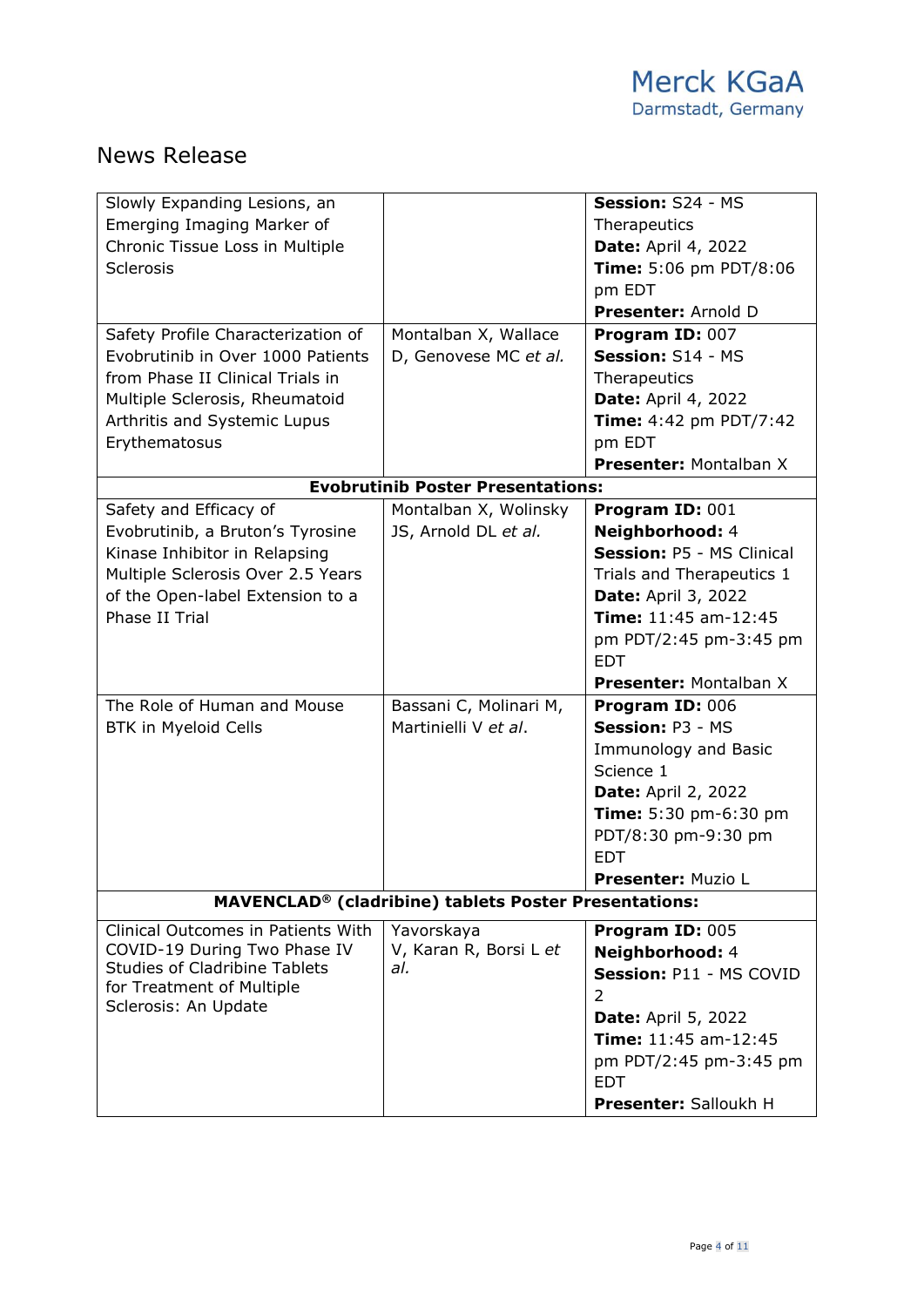| Real-world Comparative<br>Effectiveness and Persistence of<br>Cladribine Tablets and Other Oral<br>Disease-modifying Treatments for<br>Multiple Sclerosis from GLIMPSE:<br>Results from the MSBase Registry                                                                | Butzkueven H,<br>Spelman T, Ozakbas S<br>et al.    | Program ID: 003<br>Neighborhood: 4<br>Session: P12 - MS Clinical<br>Practice & Decision Making<br>4<br><b>Date: April 5, 2022</b><br>Time: 5:30 pm-6:30 pm<br>PDT/8:30 pm-9:30 pm<br><b>EDT</b><br>Presenter: Verdun Di<br>Cantogno E |
|----------------------------------------------------------------------------------------------------------------------------------------------------------------------------------------------------------------------------------------------------------------------------|----------------------------------------------------|---------------------------------------------------------------------------------------------------------------------------------------------------------------------------------------------------------------------------------------|
| <b>Comparative Effectiveness</b><br>of Cladribine versus Fingolimod in<br>the Treatment of Highly Active<br>Relapsing Multiple Sclerosis: The<br>MERLYN (MavEnclad Real worLd<br>comparative efficacy Non-<br>iNterventional) Study                                        | Brownlee W,<br>Haghikia A, Hayward B<br>et al.     | Program ID: 005<br>Neighborhood: 4<br>Session: P7 - MS Clinical<br>Trials & Therapeutics 3<br><b>Date: April 4, 2022</b><br>Time: 8:00 am-9:00 am<br>PDT/11:00 am-12:00 pm<br><b>EDT</b><br><b>Presenter: Brownlee W</b>              |
| Cladribine Tablets In Patients<br>With Relapsing Remitting Multiple<br>Sclerosis Or Active Secondary<br>Progressive Multiple Sclerosis<br>After Suboptimal Response To A<br>Disease Modifying Therapy<br>(CLICK-MS and MASTER-2):<br>Interim Baseline And Safety<br>Review | Aldridge J, Bass A,<br>Evans E et al.              | <b>Date: April 24-27, 2022</b><br><b>Virtual e-Poster</b><br><b>Presenting: Miravalle A</b>                                                                                                                                           |
| Rebif® (interferon beta-1a) subcutaneous injection Poster Presentations:                                                                                                                                                                                                   |                                                    |                                                                                                                                                                                                                                       |
| <b>Exploratory Analysis of Serum</b><br>GDF-15 Levels in Patients<br>Receiving Subcutaneous<br>Interferon $\beta$ -1a in the REFLEX<br>Trial                                                                                                                               | Coray M, Seitzinger A,<br>Roy S et al.             | Program ID: 007<br>Neighborhood: 4<br>Session: P2 - MS<br><b>Biomarkers</b><br><b>Date: April 2, 2022</b><br>Time: 11:45 am-12:45<br>pm PDT/2:45 pm-3:45 pm<br><b>EDT</b><br>Presenter: Verdun<br>di Cantogno E                       |
| Post-approval Safety of<br>Subcutaneous Interferon B-1a in<br>the Treatment of Multiple<br>Sclerosis, With Particular                                                                                                                                                      | Freedman MS,<br>Todorović M,<br>Murgašová Z et al. | Program ID: 005<br>Neighborhood: 4                                                                                                                                                                                                    |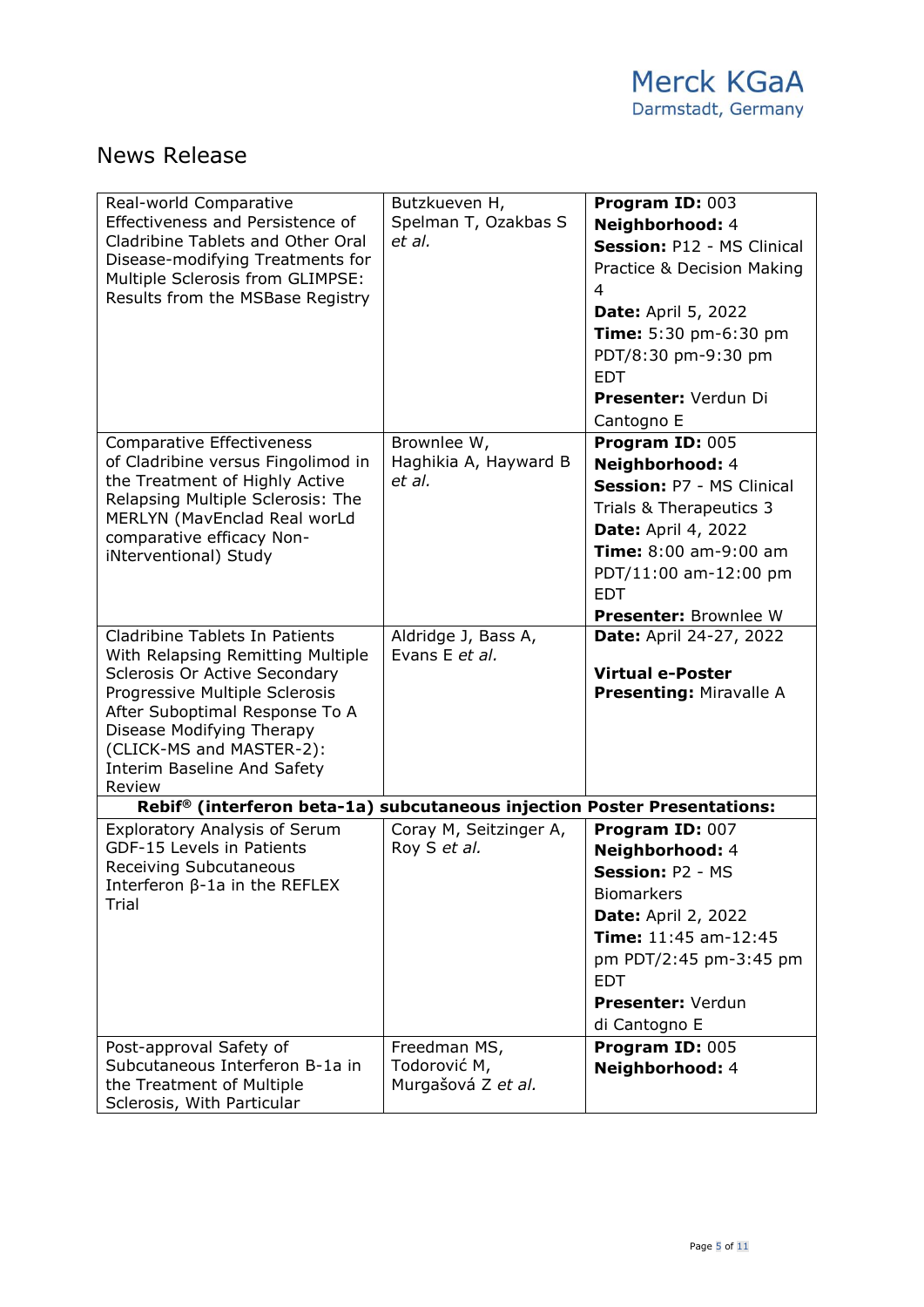| Reference to Respiratory Viral<br><b>Infections</b>                                                                                                                                                |                                                     | Session: P8 - MS<br>Therapeutics MOA and<br>Safety 3<br><b>Date: April 4, 2022</b><br>Time: 11:45 am-12:45<br>pm PDT/2:45 pm-3:45 pm<br><b>EDT</b><br><b>Presenter: Korick J</b>                                    |  |  |
|----------------------------------------------------------------------------------------------------------------------------------------------------------------------------------------------------|-----------------------------------------------------|---------------------------------------------------------------------------------------------------------------------------------------------------------------------------------------------------------------------|--|--|
| INFORM - Interferon beta<br>Exposure in the 2nd and 3rd<br>Trimester of Pregnancy a -<br>Register-Based Drug Utilisation<br>Study in Finland and Sweden                                            | Sabidó M, Suzart<br>Woischnik K, Grimes N<br>et al. | Program ID: 009<br>Neighborhood: 4<br>Session: P8 - MS Special<br>Populations 2<br><b>Date: April 4, 2022</b><br>Time: 11:45 am-12:45<br>pm PDT/2:45 pm-3:45 pm<br><b>FDT</b><br>Presenter: Verdun de<br>Cantogno E |  |  |
| <b>Non-Product Specific Poster Presentations:</b>                                                                                                                                                  |                                                     |                                                                                                                                                                                                                     |  |  |
| Patient Practices and Experiences<br>During COVID-19 Among<br>Individuals Enrolled in MS<br>LifeLines Patient Support Program                                                                      | Costantino H, Lebson<br>L, Mackie dMS et al.        | <b>Date: April 24-27, 2022</b><br><b>Virtual e-Poster</b><br><b>Presenting: Nicholas J</b>                                                                                                                          |  |  |
| A Cross-Sectional Survey<br><b>Evaluating Cladribine Tablets</b><br><b>Treatment Patterns Among</b><br>Patients with Multiple Sclerosis<br>Enrolled in the MS LifeLines<br>Patient Support Program | Nicholas J, Mackie<br>dMS, Castantino H et<br>al.   | <b>Date: April 24-27, 2022</b><br><b>Virtual e-Poster</b><br><b>Presenting: Nicholas J</b>                                                                                                                          |  |  |

\*Previously presented at ACTRIMS 2022

#### **About Evobrutinib**

Evobrutinib (M2951) is an oral, highly selective inhibitor of Bruton's tyrosine kinase (BTK) in clinical development as a potential treatment for multiple sclerosis (MS). It is the first BTK inhibitor to demonstrate clinical efficacy in the largest Phase II study with follow-up beyond two years as well as demonstrate an impact on early biomarkers of chronic inflammation that correlate with disease progression. Evobrutinib is designed to inhibit primary B cell responses such as proliferation and antibody and cytokine release, without directly affecting T cells. Evobrutinib is currently under clinical investigation and not approved for any use anywhere in the world.

#### **About MAVENCLAD®**

MAVENCLAD, approved by the U.S. Food and Drug Administration (FDA) on March 29, 2019, is the first and only short-course oral therapy for the treatment of adults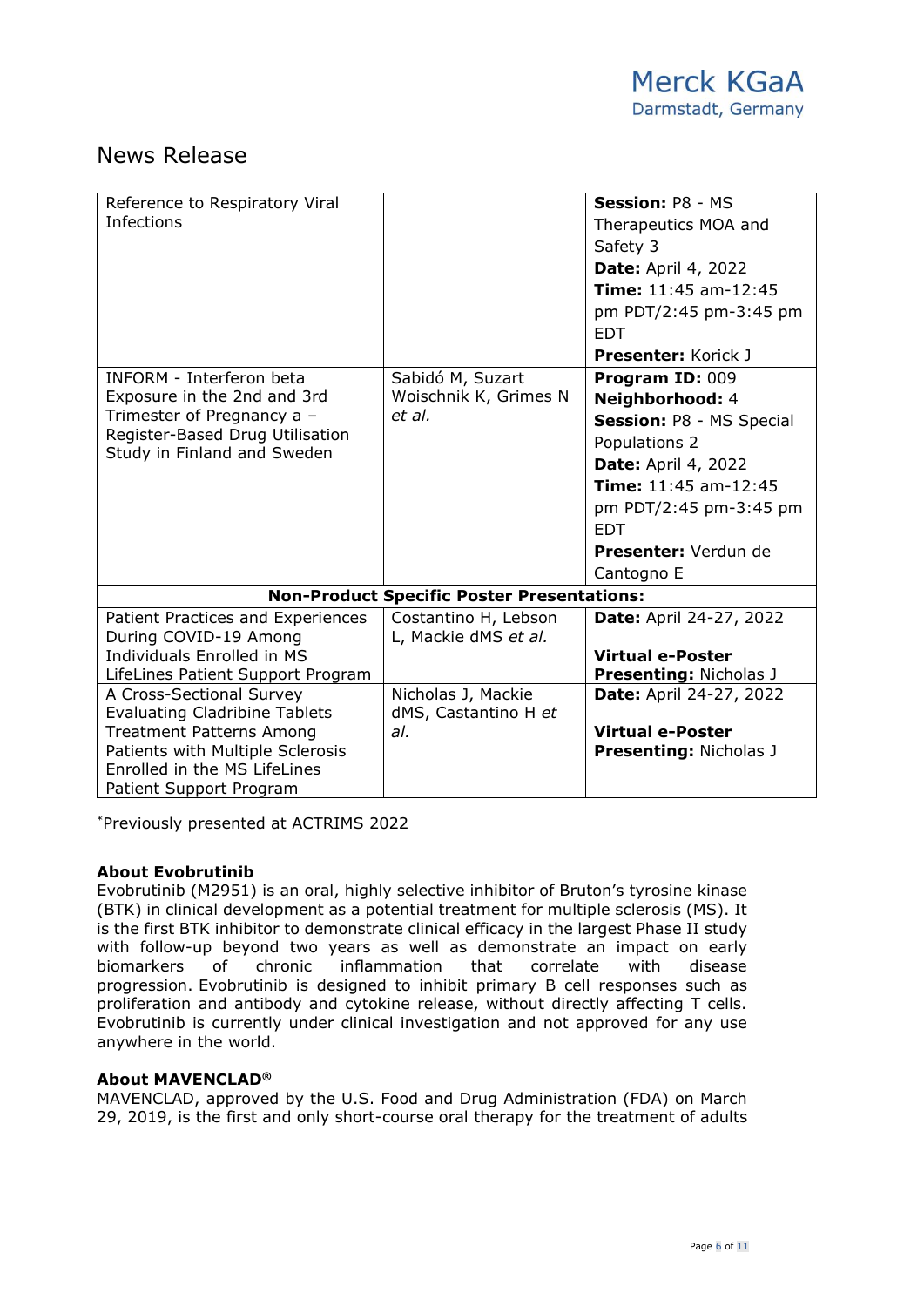with relapsing-remitting disease (RRMS) and active secondary progressive disease (SPMS). Because of its safety profile, use of MAVENCLAD is generally recommended for patients who have had an inadequate response to, or are unable to tolerate, an alternate drug indicated for the treatment of multiple sclerosis (MS), and MAVENCLAD is not recommended for use in patients with clinically isolated syndrome (CIS). Patients should follow healthcare provider instructions including cancer screening, contraception and blood tests. The approved dose of MAVENCLAD is 3.5 mg per kg body weight over two years, administered as one treatment course of 1.75 mg per kg per year, each consisting of two treatment weeks. The mechanism by which cladribine exerts its therapeutic effects in patients with multiple sclerosis has not been fully elucidated but is thought to involve cytotoxic effects on B and T lymphocytes through impairment of DNA synthesis, resulting in depletion of lymphocytes. MAVENCLAD causes a dose-dependent reduction in lymphocyte counts followed by recovery.

Because cladribine is cytotoxic, special handling and disposal instructions should be followed.

MAVENCLAD has been approved in over 80 countries, including the European Union (EU), Canada, Australia and Switzerland, for various relapsing MS indications. Visit [www.MAVENCLAD.com](https://c212.net/c/link/?t=0&l=en&o=2427612-1&h=1772676200&u=http%3A%2F%2Fwww.mavenclad.com%2F&a=www.MAVENCLAD.com) for more information.

#### **IMPORTANT SAFETY INFORMATION**

#### **WARNING: MALIGNANCIES and RISK OF TERATOGENICITY**

- **Treatment with MAVENCLAD may increase the risk of malignancy. MAVENCLAD is contraindicated in patients with current malignancy. In patients with prior malignancy or with increased risk of malignancy, evaluate the benefits and risks of the use of MAVENCLAD on an individual patient basis. Follow standard cancer screening guidelines in patients treated with MAVENCLAD**
- **MAVENCLAD is contraindicated for use in pregnant women and in women and men of reproductive potential who do not plan to use effective contraception because of the potential for fetal harm. Malformations and embryolethality occurred in animals. Exclude pregnancy before the start of treatment with MAVENCLAD in females of reproductive potential. Advise females and males of reproductive potential to use effective contraception during MAVENCLAD dosing and for 6 months after the last dose in each treatment course. Stop MAVENCLAD if the patient becomes pregnant**

#### **CONTRAINDICATIONS**

- Patients with current malignancy.
- Pregnant women, and women and men of reproductive potential who do not plan to use effective contraception during and for 6 months after the last dose in each treatment course. May cause fetal harm.
- Patients with human immunodeficiency virus (HIV).
- Patients with active chronic infections (e.g., hepatitis or tuberculosis).
- Patients with a history of hypersensitivity to cladribine.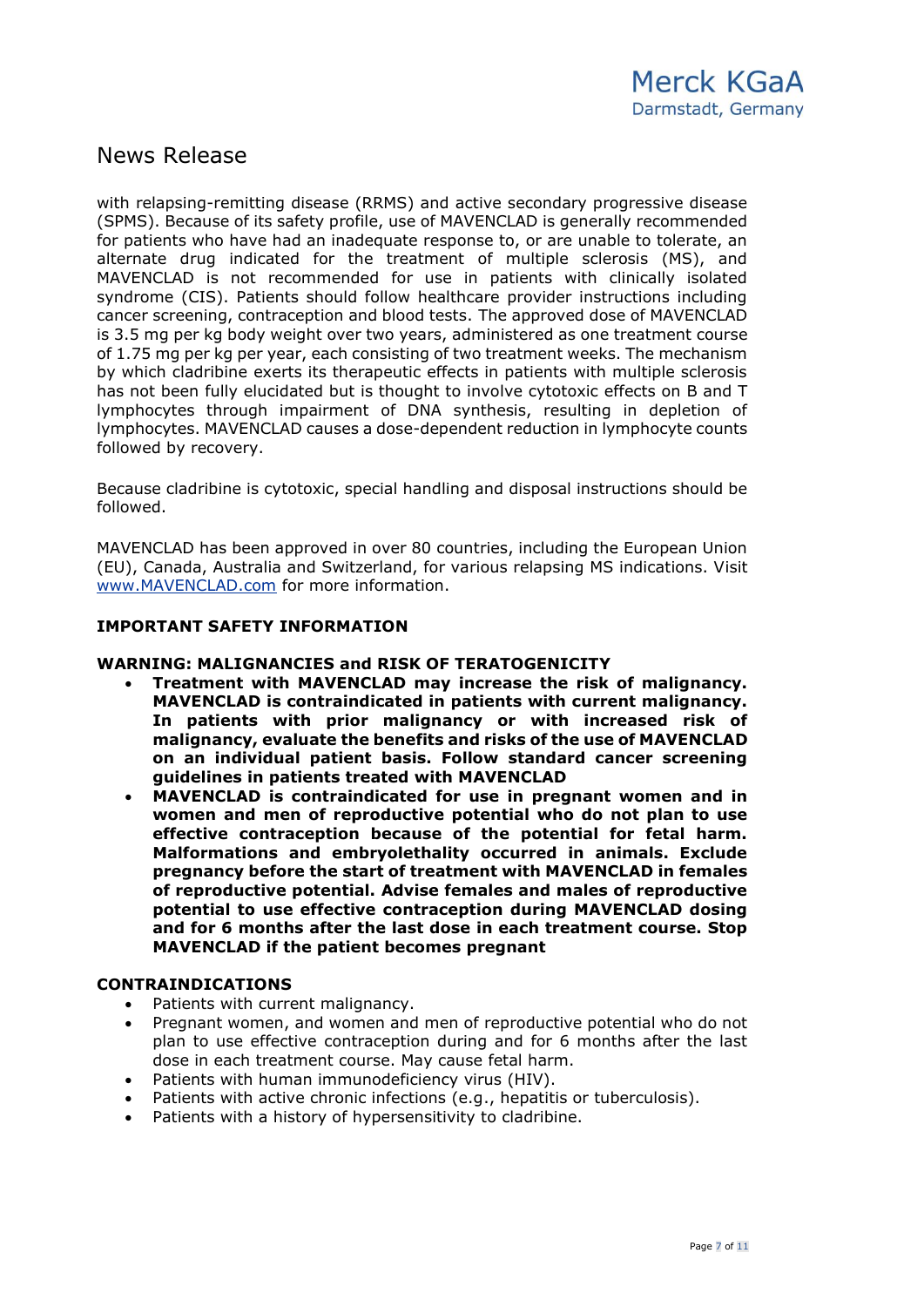• Women intending to breastfeed while taking MAVENCLAD tablets and for 10 days after the last dose.

#### **WARNINGS AND PRECAUTIONS**

- **Malignancies:** Treatment with MAVENCLAD may increase the risk of malignancy. After the completion of 2 treatment courses, do not administer additional MAVENCLAD treatment during the next 2 years. In clinical studies, patients who received additional MAVENCLAD treatment within 2 years after the first 2 treatment courses had an increased incidence of malignancy. The risk of malignancy with reinitiating MAVENCLAD more than 2 years after the completion of 2 treatment courses has not been studied. Follow standard cancer screening guidelines in patients treated with MAVENCLAD.
- **Risk of Teratogenicity:** MAVENCLAD may cause fetal harm when administered to pregnant women. In females of reproductive potential, exclude pregnancy before initiation of each treatment course of MAVENCLAD and prevent by the use of effective contraception during MAVENCLAD dosing and for at least 6 months after the last dose of each treatment course. Women who become pregnant during treatment with MAVENCLAD should discontinue treatment.
- **Lymphopenia:** MAVENCLAD causes a dose-dependent reduction in lymphocyte count. In clinical studies, 87% of MAVENCLAD-treated patients experienced lymphopenia. The lowest absolute lymphocyte counts occurred approximately 2 to 3 months after the start of each treatment course and were lower with each additional treatment course. Concomitant use of MAVENCLAD with hematotoxic drugs may increase the risk of adverse reactions because of the additive hematological effects. Monitor lymphocyte counts before and during treatment, periodically thereafter, and when clinically indicated.
- **Infections:** MAVENCLAD can reduce the body's immune defense and may increase the likelihood of infections. Infections occurred in 49% of MAVENCLAD-treated patients compared to 44% of patients treated with placebo in clinical studies. The most frequent serious infections included herpes zoster and pyelonephritis. Single fatal cases of tuberculosis and fulminant hepatitis B were reported in the clinical program. Administer liveattenuated or live vaccines at least 4 to 6 weeks prior to starting MAVENCLAD. Screen patients for latent infections; consider delaying treatment until infection is fully controlled. Vaccinate patients antibodynegative to varicella zoster virus prior to treatment. Administer anti-herpes prophylaxis in patients with lymphocyte counts less than 200 cells per microliter. Monitor for infections. In patients treated with parenteral cladribine for oncologic indications, cases of progressive multifocal leukoencephalopathy (PML) have been reported. No case of PML has been reported in clinical studies of cladribine in patients with MS.
- **Hematologic Toxicity:** In addition to lymphopenia, decreases in other blood cells and hematological parameters have been reported with MAVENCLAD in clinical studies. In general, mild to moderate decreases in neutrophil counts, hemoglobin levels, and platelet counts were observed. Severe decreases in neutrophil counts were observed in 3.6% of MAVENCLAD-treated patients, compared to 2.8% of placebo patients. Obtain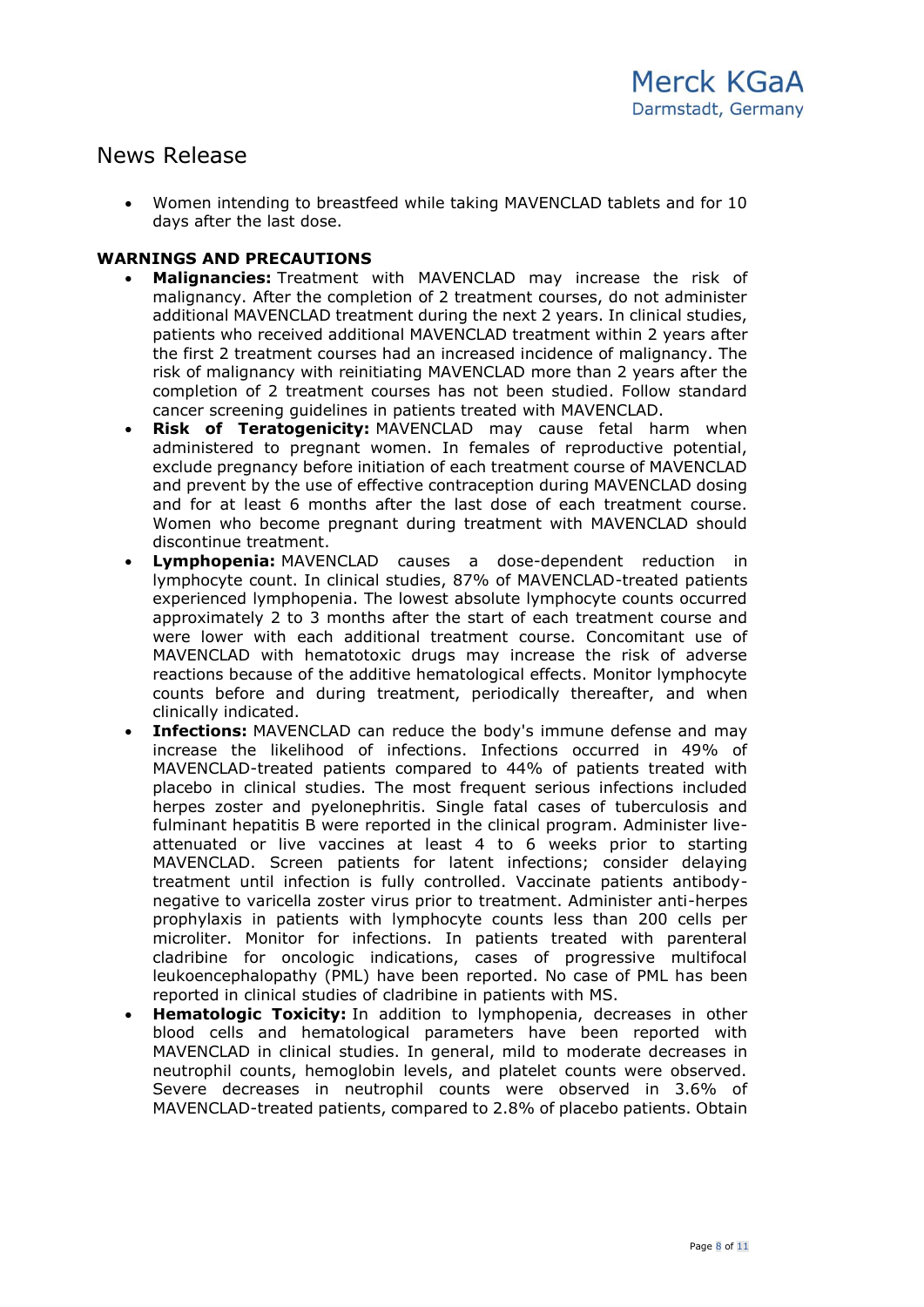complete blood count (CBC) with differential including lymphocyte count before and during treatment, periodically thereafter, and when clinically indicated.

- **Risk of Graft-versus-Host Disease With Blood Transfusions:** Transfusion-associated graft-versus-host disease has been observed rarely after transfusion of nonirradiated blood in patients treated with cladribine for non-MS treatment indications.
- **Liver Injury:** In clinical studies, 0.3% of MAVENCLAD-treated patients had liver injury (serious or causing treatment discontinuation) compared to 0 placebo patients. Obtain serum aminotransferase, alkaline phosphatase, and total bilirubin levels prior to treatment. Discontinue if clinically significant injury is suspected.
- **Hypersensitivity:** In clinical studies, 11% of MAVENCLAD-treated patients had hypersensitivity reactions, compared to 7% of placebo patients. Hypersensitivity reactions that were serious and/or led to discontinuation of MAVENCLAD, occurred in 0.5% of MAVENCLAD-treated patients, compared to 0.1% of placebo patients. If a hypersensitivity reaction is suspected, discontinue MAVENCLAD therapy. Do not use MAVENCLAD in patients with a history of hypersensitivity to cladribine.
- **Cardiac Failure:** In clinical studies, one MAVENCLAD-treated patient experienced life-threatening acute cardiac failure with myocarditis, which improved after approximately one week. Cases of cardiac failure have also been reported with parenteral cladribine used for treatment indications other than multiple sclerosis.

**Adverse Reactions:** The most common adverse reactions with an incidence of >20% for MAVENCLAD are upper respiratory tract infection, headache, and lymphopenia.

**Drug Interactions/Concomitant Medication:** Concomitant use of MAVENCLAD with immunosuppressive or myelosuppressive drugs and some immunomodulatory drugs (e.g., interferon beta) is not recommended and may increase the risk of adverse reactions. Acute short-term therapy with corticosteroids can be administered.

Avoid concomitant use of certain antiviral and antiretroviral drugs. Avoid concomitant use of BCRP or ENT/CNT inhibitors as they may alter bioavailability of MAVENCLAD.

**Use in Specific Populations:** Studies have not been performed in pediatric or elderly patients, pregnant or breastfeeding women. Use in patients with moderate to severe renal or hepatic impairment is not recommended.

Please see the full **[Prescribing Information](http://www.emdserono.com/MavencladPI)**, including **boxed WARNING** for additional information.

### **About Rebif® (interferon beta-1a)**

Rebif (interferon beta-1a) is indicated for the treatment of relapsing forms of multiple sclerosis (MS), to include clinically isolated syndrome, relapsing-remitting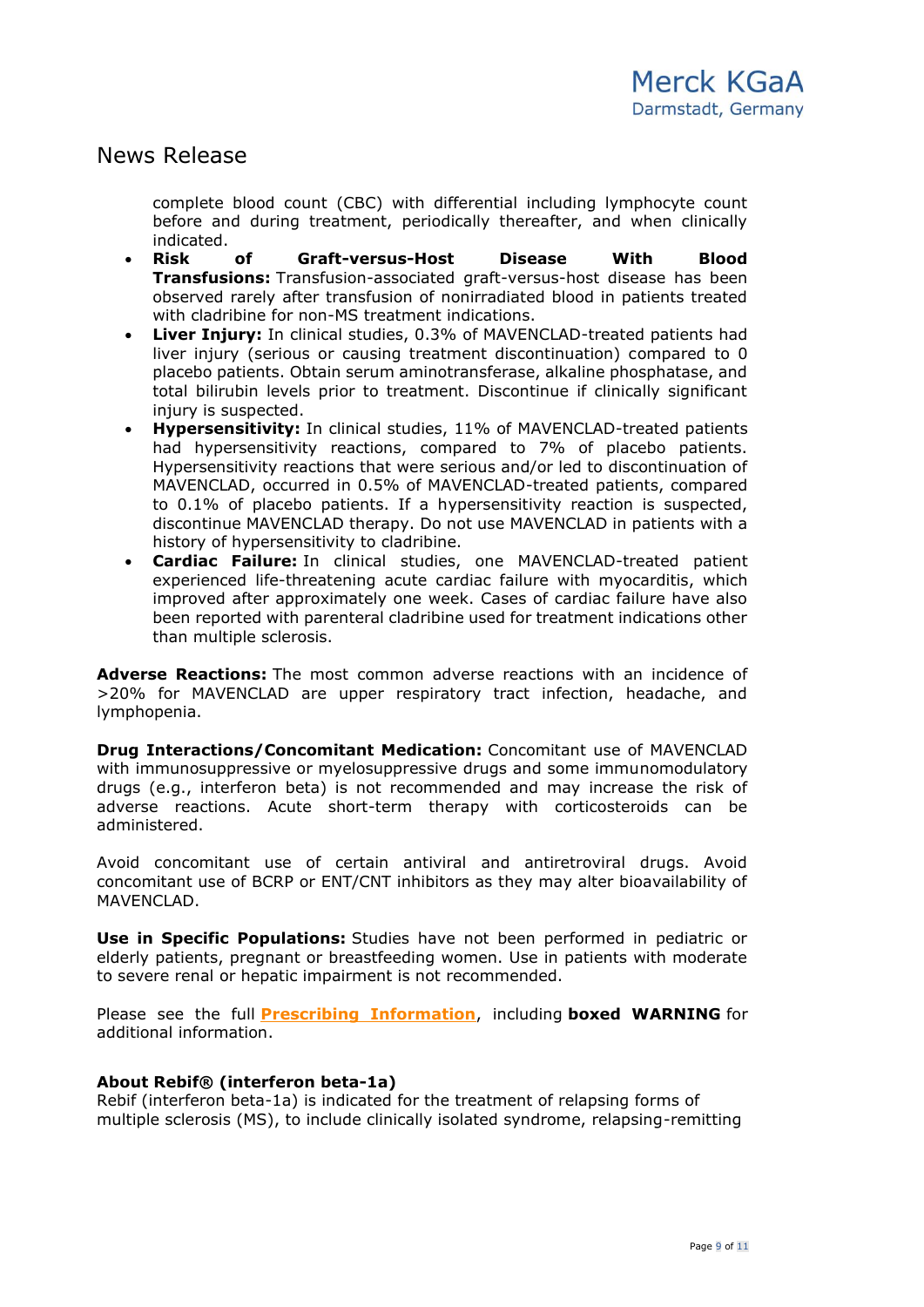disease, and active secondary progressive disease, in adults. It is used to decrease the frequency of relapses and delay the occurrence of some of the physical disability that is common in people with MS.

#### **IMPORTANT SAFETY INFORMATION:**

Rebif is contraindicated in patients with a history of hypersensitivity to natural or recombinant interferon beta, human albumin, or any other component of the formulation.

Rebif should be used with caution in patients with depression, a condition that is common in people with multiple sclerosis. Depression, suicidal ideation, and suicide attempts have been reported to occur with increased frequency in patients receiving interferon compounds, including Rebif.

Severe liver injury, including some cases of hepatic failure requiring liver transplantation, has been reported rarely in patients taking Rebif. The potential for liver injury should be considered when used in combination with other products associated with liver injury. Monitor liver function tests and patients for signs and symptoms of hepatic injury. Consider discontinuing Rebif if hepatic injury occurs.

Anaphylaxis and other allergic reactions (some severe) have been reported as a rare complication of Rebif. Discontinue Rebif if anaphylaxis occurs.

In controlled clinical trials, injection site reactions occurred more frequently in Rebif-treated patients than in placebo-treated and Avonex-treated patients. Injection site reactions including injection site pain, erythema, edema, cellulitis, abscess, and necrosis have been reported in the postmarketing setting. Do not administer Rebif into affected area until fully healed; if multiple lesions occur, discontinue Rebif until skin lesions are healed.

Decreased peripheral blood counts in all cell lines, including pancytopenia, have been reported in Rebif-treated patients. In controlled clinical trials, leukopenia occurred at a higher frequency in Rebif-treated patients than in placebo and Avonex-treated patients. Thrombocytopenia and anemia occurred more frequently in 44 mcg Rebif-treated patients than in placebo-treated patients. Patients should be monitored for symptoms or signs of decreased blood counts. Monitoring of complete blood and differential white blood cell counts is also recommended.

Cases of thrombotic microangiopathy (TMA), some fatal, have been reported with interferon beta products, including Rebif, up to several weeks or years after starting therapy. Discontinue Rebif if clinical symptoms and laboratory findings consistent with TMA occur, and manage as clinically indicated.

Caution should be exercised when administering Rebif to patients with pre-existing seizure disorders. Seizures have been temporally associated with the use of beta interferons, including Rebif, in clinical trials and in postmarketing reports.